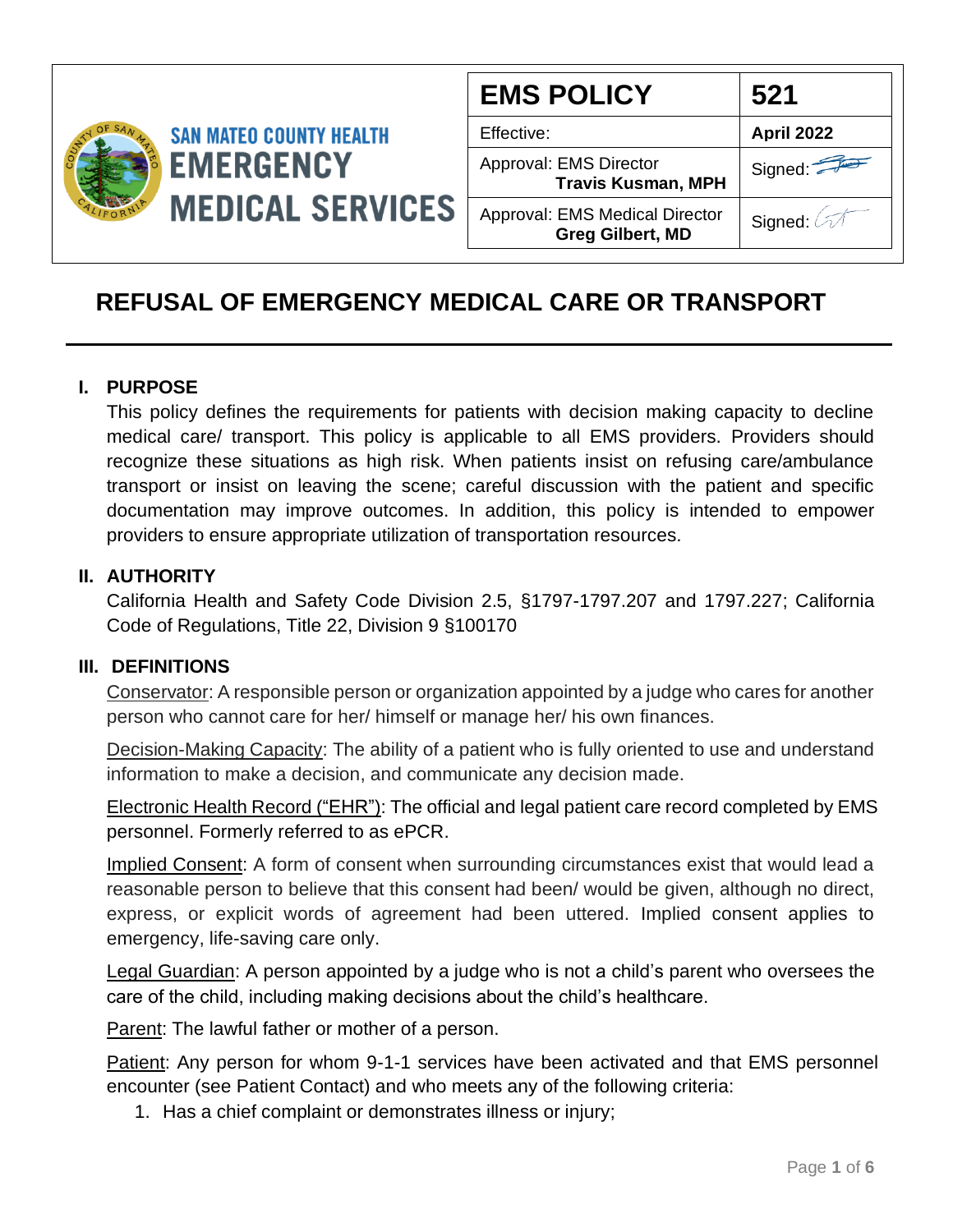

| <b>EMS POLICY</b>                                                | 521               |
|------------------------------------------------------------------|-------------------|
| Effective:                                                       | <b>April 2022</b> |
| Approval: EMS Director<br><b>Travis Kusman, MPH</b>              | Signed:           |
| <b>Approval: EMS Medical Director</b><br><b>Greg Gilbert, MD</b> | Signed: 2         |

- 2. Is not oriented to person, place, time or event;
- 3. Requires or requests an assessment, field treatment, or transport; or
- 4. Is a minor who is not accompanied by a parent or legal guardian and appears to be ill or injured.

Patient Contact: Any time when EMS personnel encounter a patient and perform any of the following:

- 1. Offer medical assistance when medically indicated;
- 2. Perform a visual assessment of clinical acuity;
- 3. Perform a hands-on physical assessment, including vital signs;
- 4. Determine the mechanism of injury;
- 5. Obtain a history of present illness; or
- 6. Witness any medical care rendered by other parties.

Refusal of Care: A pathway for ALS personnel on scene of an emergency incident to follow when an individual identified as a "patient" refuses medical treatment/ ambulance transportation or when a parent(s), legal guardian, or designated decision maker refuses medical treatment/ambulance transport for a minor identified as a patient. Only ALS personnel may complete a Refusal of Care; BLS personnel are required to contact the Base Hospital for Refusal of Care requests.

#### **IV. REFUSAL OF CARE**

- A. Refusal of care applies to patients who require and/or refuse medical care, ambulance transport, or ambulance transport to the recommended facility.
- B. In order to refuse care, a patient must be legally and mentally capable of doing so by meeting the following criteria:
	- 1. Is an adult (> 18 years of age), or if a minor meets the criteria set forth in Section VII;
	- 2. Understands the nature of the medical condition or injury and the risks and consequences of refusing care; and
	- 3. Exhibits no evidence of altered mental status, including suspected alcohol or drug ingestion that impairs one's ability to make a sound decision regarding medical care/transport.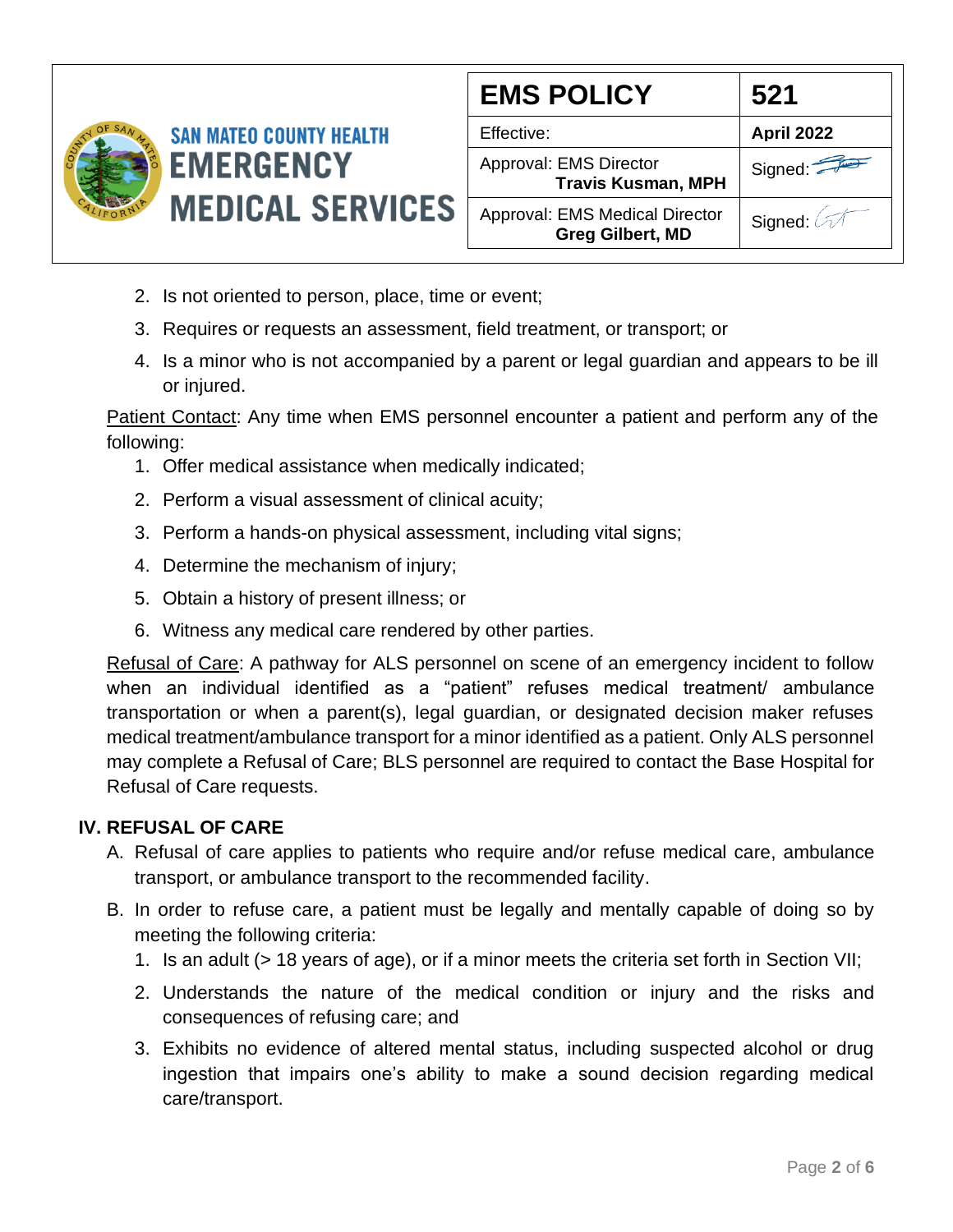

| <b>EMS POLICY</b>                                                | 521        |
|------------------------------------------------------------------|------------|
| Effective:                                                       | April 2022 |
| Approval: EMS Director<br><b>Travis Kusman, MPH</b>              | Signed:    |
| <b>Approval: EMS Medical Director</b><br><b>Greg Gilbert, MD</b> | Signed:    |

- C. If the patient is legally and mentally capable of refusing care:
	- 1. Honor the patient's request and complete the refusal;
	- 2. Document the Electronic Health Record (EHR) thoroughly; and
	- 3. Complete a "Refusal of Services Release."
- D. If the patient cannot legally refuse care or does not meet the criteria outlined in Section IV(B) above:
	- 1. Document in the EHR to reflect that the patient required immediate treatment/transport and lacked the mental capacity to understand the risks/consequences of refusal (implied consent). Assessment findings should also be documented to support a decision to treat/ transport.
	- 2. Treat as necessary to prevent death or serious disability.
	- 3. The law presumes that an individual is competent to consent or refuse care. The party alleging a lack of capacity has the legal burden of proving it. Document accordingly. Anyone forcing treatment on an unwilling patient must be able to prove both the necessity of the treatment and the incapacity of the patient.

# **V. BASE HOSPITAL CONTACT**

- A. For patients with acute conditions that pose a threat to the life or health of the patient, every effort should be made to convince the patient to be transported. Be persuasive – get help from family members, friends, or a Base Hospital physician.
- B. Paramedics must contact the Base Hospital:
	- 1. Whenever the refusal of care or transport poses threat to the life or health of the patient;
	- 2. Any other situation in which, in the prehospital personnel's opinion, Base Hospital contact would be beneficial in resolving treatment or transport issues; or
	- 3. When required by clinical protocol (e.g., BRUE, etc.).

# **VI. REQUIRED DOCUMENTATION FOR THE PATIENT REFUSING CARE**

- A. Document thoroughly as outlined in 701 Documentation Standards.
- B. The phrase "decision-making capacity" shall be used to document the EHR narrative to reflect that the patient had the mental capacity to make a sound decision when refusing care/transport. This phrase is a quality assurance marker used for auditing purposes.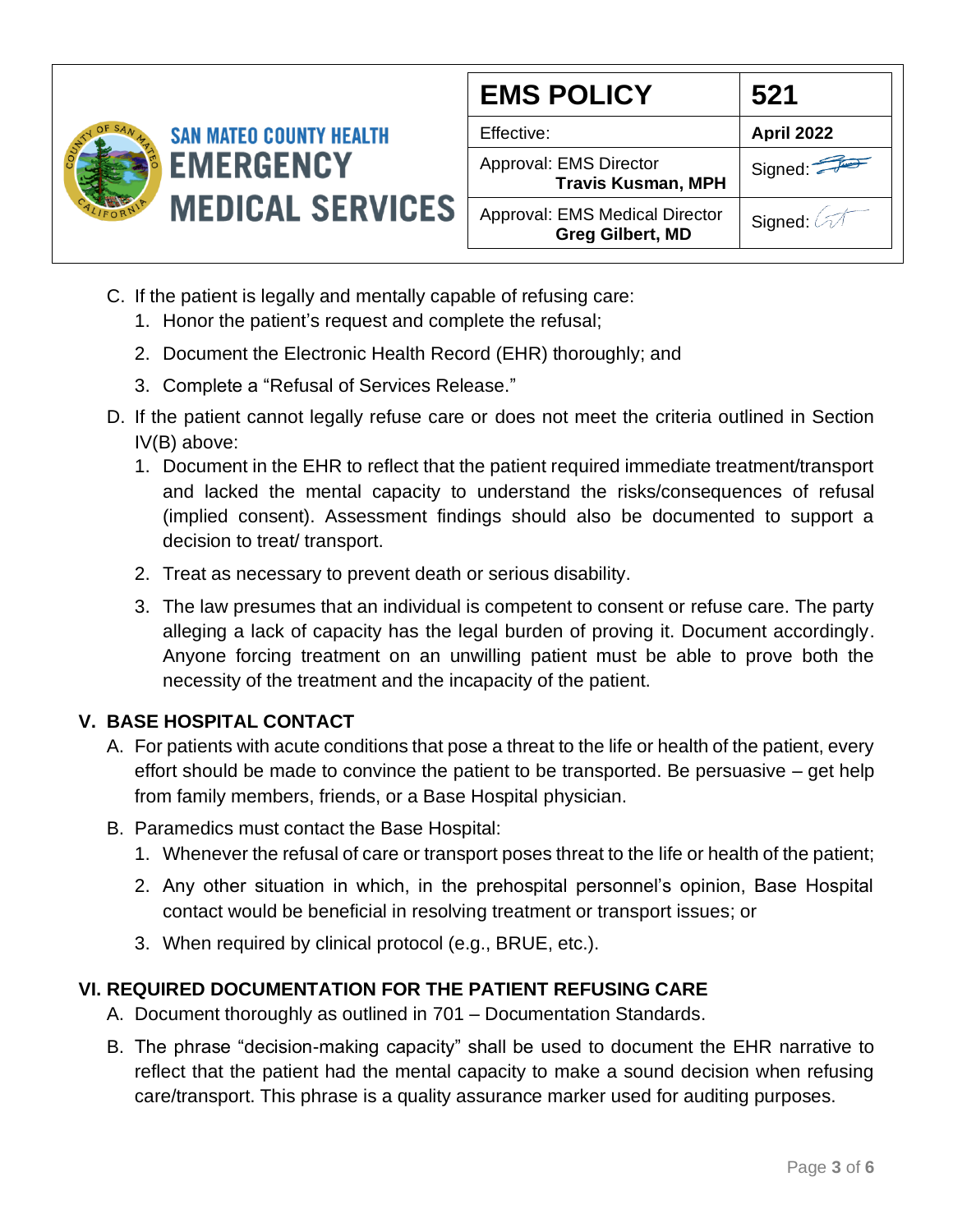

| <b>EMS POLICY</b>                                                | 521        |
|------------------------------------------------------------------|------------|
| Effective:                                                       | April 2022 |
| Approval: EMS Director<br><b>Travis Kusman, MPH</b>              | Signed:    |
| <b>Approval: EMS Medical Director</b><br><b>Greg Gilbert, MD</b> | Signed: 2  |

- C. Specific refusal of care documentation may include:
	- 1. Indications that there were no signs of impairment due to drugs, alcohol, organic causes, or mental illness that affected the patient's ability to make a sound decision regarding medical care/ transport.
	- 2. Anything that caused the prehospital provider to believe the patient was mentally capable.
	- 3. The indications that the patient understood the risks.
	- 4. What the patient specifically said about why he/she is refusing treatment/transport (use "quotes" as appropriate).
	- 5. The prehospital provider's efforts to encourage the patient to seek care.
	- 6. The person(s), if any, who agreed to look after the patient.
- D. The patient must sign a refusal of care form. The signed form shall be attached to the EHR.

# **VII. MINORS AND CONSERVED ADULTS**

- A. Minors who may consent include:
	- 1. A legally married minor;
	- 2. A minor on active duty with the U.S. military;
	- 3. A minor seeking prevention or treatment of pregnancy or treatment related to sexual assault;
	- 4. A minor seeking treatment of contact with an infectious, contagious or communicable disease or sexually transmitted disease;
	- 5. A self-sufficient minor of at least 15 years of age, living apart from parents and states that she/he is managing her/his own financial affairs (e.g., homeless);
	- 6. An emancipated minor (must provide proof); or
	- 7. The parent of a minor child or a legal guardian of the patient (of any age).
- B. If the parent/ legal guardian or conservator is not at the scene, consent/refusal of care may be obtained over the telephone. Document exactly as if the parent/ legal guardian or conservator was present on scene. Verify the name and relationship of the individual to the patient. Attempt to have another person validate the consent/ refusal with the parent/ legal guardian or conservator. Document exactly what was said (use "quotes" as appropriate).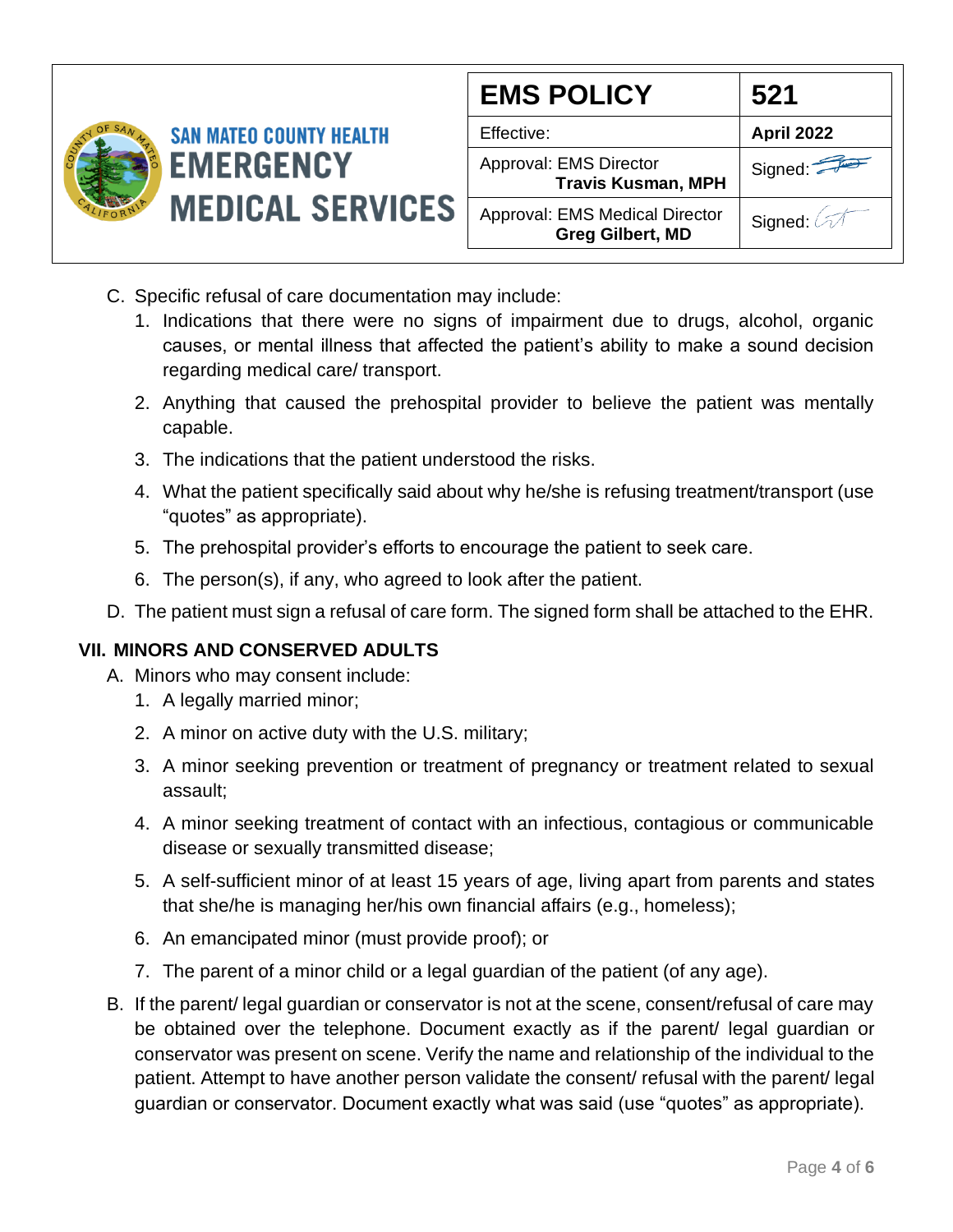

| <b>EMS POLICY</b>                                                | 521               |
|------------------------------------------------------------------|-------------------|
| Effective:                                                       | <b>April 2022</b> |
| Approval: EMS Director<br><b>Travis Kusman, MPH</b>              | Signed:           |
| <b>Approval: EMS Medical Director</b><br><b>Greg Gilbert, MD</b> | Signed:           |

- 1. Do not release the child to the custody of an individual that has not been authorized by the parent/ legal guardian or conservator to make medical decisions for the child.
- 2. If the parent/ legal guardian has denied consent and has requested that the child be left at home without parent/ legal guardian and EMS personnel feel uncomfortable doing so, involve law enforcement.
- C. If the patient is 18 years of age or older, but there is a reason to suspect that the patient has been judged incompetent by a court and placed under a legal conservatorship, seek consent from the designated guardian.
- D. If the parent/ legal guardian or conservator is not present and treatment can be safely delayed:
	- 1. Document thoroughly.
	- 2. Attempt to reach the parent/ legal guardian or conservator by telephone. Do not release the patient to the custody of a relative or friend unless the individual has been authorized to do so by the parent/ legal guardian or conservator.
- E. If the parent/ legal guardian or conservator is unavailable and treatment cannot be safely delayed, treat and transport as necessary to prevent death or serious disability (implied consent).
- F. If the parent/ legal guardian or conservator is available but refuses to consent for necessary, emergency treatment:
	- 1. Explain the risks of refusal.
	- 2. Be persuasive get help from family members, friends, or a Base Hospital Physician.
	- 3. Involve law enforcement.

# **VIII.ARRESTED AND PATIENTS PLACED ON A WELFARE AND INSTITUTIONS CODE SECTION 5150 HOLD**

- A. An individual under arrest or incarcerated is legally capable of consenting or refusing medical care if they have the decision-making capacity to do so. They may not, however, refuse transport to a hospital if directed to do so by law enforcement. Contact the Base Hospital for guidance if you have questions.
- B. If a patient who is in law enforcement custody does not want to go to a hospital for medical evaluation/ treatment and law enforcement agrees, contact the Base Hospital for medical direction.